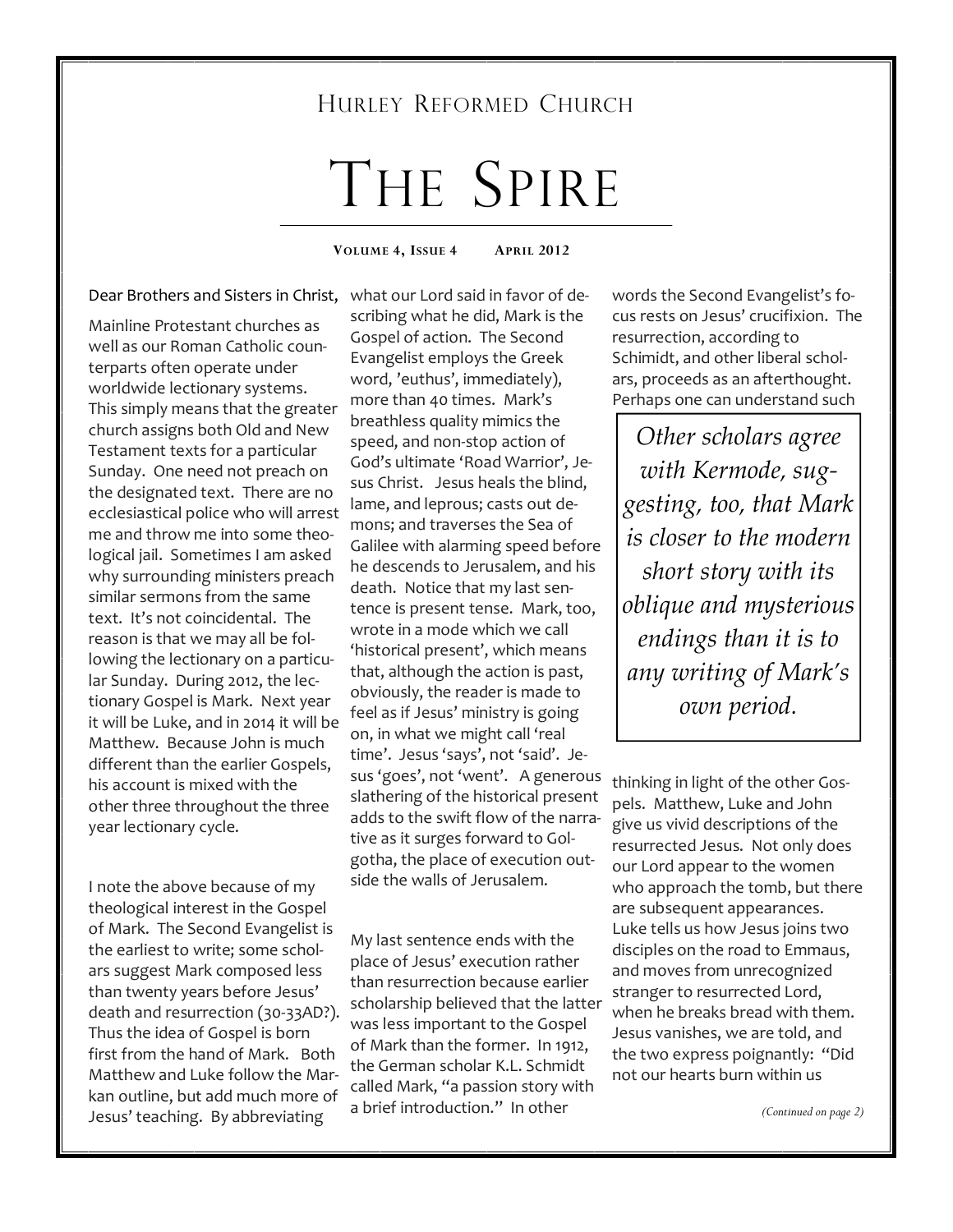#### *(Continued from page 1)*

while he talked to us on the road, while he opened to us the Scriptures?" (Luke 24:32). The Gospel of John has Jesus appear to Mary of Magdala, the first at the tomb according to the Fourth Evangelist, as well as to 'Doubting Thomas' along with the other disciples. John also appends a final chapter in which Jesus' appears where the ministry began, cooking breakfast by the Sea of Galilee. A resurrection scene in Galilee compliments



our Lord's earlier appearances in or near Jerusalem. Then there's the apostle Paul who notes that Jesus appeared to 500 others besides the original disciples (1st Corinthians 15:6).

What does Mark offer? It's pretty scanty compared to Paul and the other three Gospel writers. Mary Magdalene, another Mary, and Salome come to anoint the body. They see an empty tomb, and a young man dressed in a white robe who tells them to tell the disciples that Jesus has been resurrected, and that the Lord will go before them to Galilee. That's it. Jesus does not appear in the earliest Gospel. Nor is he around to punctuate his earthly ministry with a grand valediction. Mark's silence is a stark contrast to Jesus' wonderful last words in the Gospel of Matthew: "All authority in heaven and on earth has been given to me. Go therefore and make disciples of all nations, baptizing them in the name of the Father and of the Son and of the Holy Spirit, teaching them to observe all that I have commanded you; and, lo, I am with you always, to the close of the age" (Matthew 28:18-19).

What is truly strange about the resurrection account in Mark is that it ends in an abrupt and enigmatic way. The final Greek phrase is 'ephoboonto gar.' The phrase means that the three women leave

the tomb in a state of terror. This ending has always posed a challenge because it is not neat or tidy, or fairy tale like. If I may say, it reeks of reality. Several scholars in the 19th and 20 centuries suggested that the last page of Mark was lost because they it was impossible for them to conceive that a Gospel could end in such a strange manner. Even early Christians of the 3rd and 4th centuries felt uncomfortable with its fearful closing, and added alternate endings, gussying up the Gospel to align it with the other three. Nevertheless the Markan ending has intrigued those who are not believers. Frank Kermode, a onetime English professor at Harvard, wrote a book entitled "The Genesis of Secrecy" (1979) in which he notes that Mark's resurrection account as well as other aspects of this Gospel defies easy interpretation or indeed interpretation whatsoever. He compares Mark favorably with such difficult literary fiction writers as James Joyce. Other scholars agree with Kermode, suggesting, too, that Mark is closer to the modern short story with its oblique and mysterious endings than it is to any writing of Mark's own period.

Which gives me pause. I wonder if Mark's resurrection is more appealing to modern folks - the atheist, agnostic, cynic, and skeptic. The resurrection of Jesus is

*(Continued on page 4)* 

eSpire: In order to save money and reduce our impact on the environment, you may now receive The Spire by Email. Please request electronic distribution by sending your request to TheSpire@HurleyReformedChurch.org. If you no longer wish to receive the Spire please let us know at the same email address and we will remove you from our mailing list.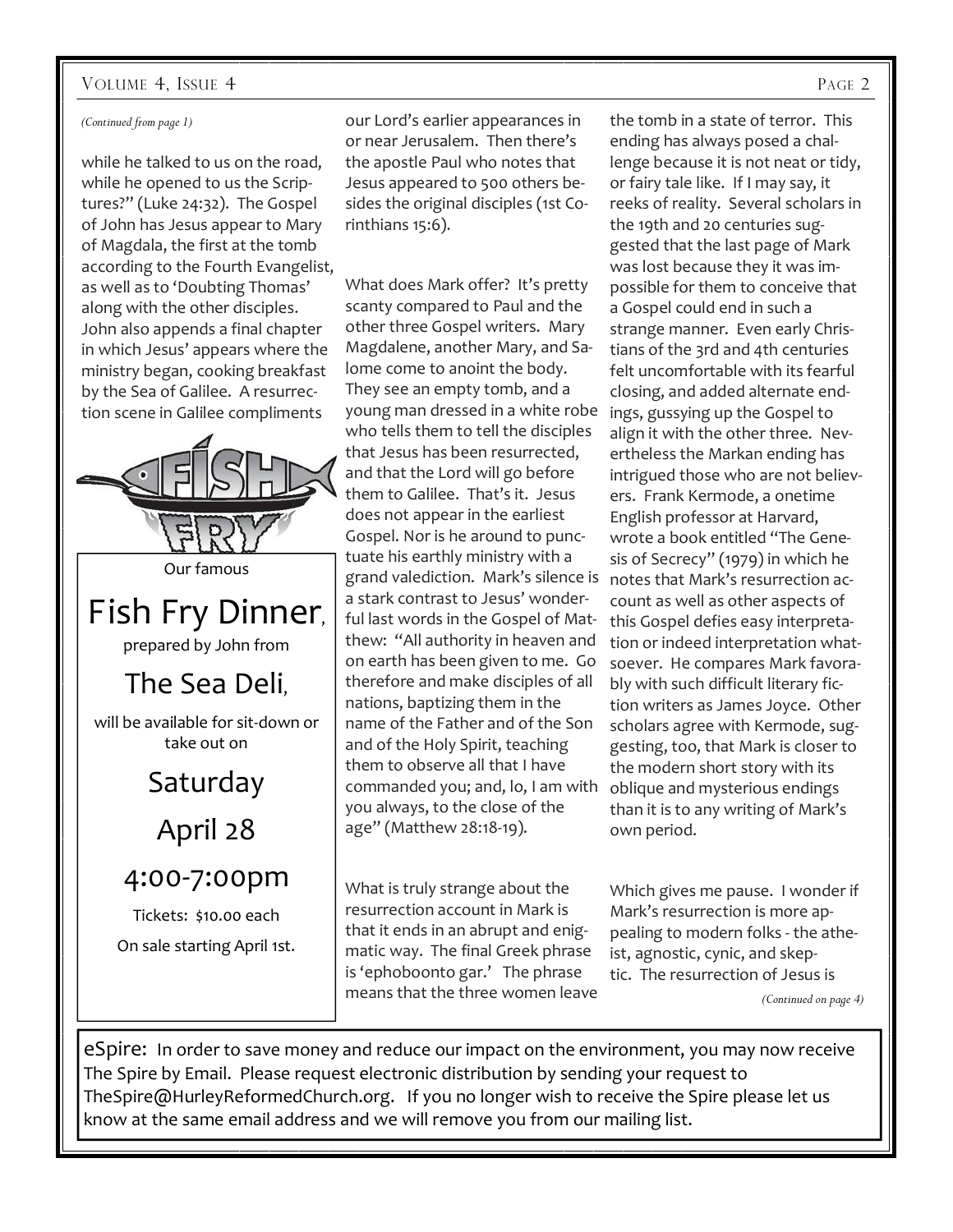

celebrates Jesus' victory over death & the promise of eternal life for mankind.

#### STICKLEY GARDEN  $\mathbf S$

The Resurrection is our energy - embrace it. It gives meaning to our daily lives and the promise of paradise in heaven after death. Stickley Gardens is a place for the eternal rest of our human remains and a celebration of our next life, with our loved ones who have passed before us, and our Lord Jesus who died for us.

Please come visit, feel the peace and serenity.

FOR MORE INFORMATION ON THE COLUMBARIUM, PLEASE CONTACT ANY OF THE COMMITTEE MEMBERS LISA LONGTO (331-1438) CHAIRPERSON . JIM PIRRO (383-0079) TREASURER . ESTHER STICKLEY (331-2919) SANDY GREGORY (338-7626) · DIANA CLINE (338-7276) CONSISTORY LIAISON · REV STICKLEY SECRETARY

A SACRED PLACE OF BEAUTY AND CONTEMPLATION. (LOCATED ON THE SOUTH LAWN OF THE CHURCH)



#### Birthdays Kyle Richardson April 1, 08 Travis Horvers 2, 98

Trevor Davenport 4

Molly Salzmann 12, 94 Zachary Burns 15, 99 Kyle Constant 17, 97 Lauren Shaffrick 20, 01 Emily Waligurski 26, 95 Kendra Rubino 26, 02 Miranda Davenport 27, 98 Cody Baker 27, 04 Molly Shambo 29, 10 Wayne Waligurski April 1 Mildred Mattison 4 Kathy Hauck 5 Fred Kurtz Jeff Rafferty Jean Dussol 8 Shirley Burns 9 Esther Stickley Beverly Roosa 12 Barbara Baker 12 Christine Beesmer 14 Helen Lehtonen 16 Ann Every Liz Carpinelli 17 Joan Sutton Todd Jordan Tim Schiff 20 Jane Merrill Esther Keator Henry Dussol 24 Karen Waligurski Julie Jordan 27 Melissa Lasher Pat Brennan Rick Soshensky

Harriet Drake 5

| 5              | Cole Jordan                | May 1, 96               |  |
|----------------|----------------------------|-------------------------|--|
| 5              | Mikayla Mellin             | 2, 96                   |  |
| 6              | Jonathan Helsley           | 5, 05                   |  |
| $\overline{7}$ | George Nekos, Jr.          | 5, 11                   |  |
| 8              | Liz Wilson                 | 7, 91                   |  |
| 9              | <b>Terry Conlin</b>        | 2                       |  |
| 11             | Kristen Helm               | $\mathbf 2$             |  |
| 12             | Lori Baker                 | $\overline{\mathbf{3}}$ |  |
| 12             | Gil Hoppenstedt            | 4                       |  |
| 14             | Faye Jansen                | 4                       |  |
| 16             | Kathy Burns                | 4                       |  |
| 17             |                            |                         |  |
| 17             | <b>Anniversaries</b>       |                         |  |
| 19             | Allan & Bonnie Dumas       | 13                      |  |
| 19             | Nita & William Rockwell    | 19                      |  |
| 20             | Carla & Craig Paton        | 22                      |  |
| 20             | Dan & Midge Stott          |                         |  |
| 22             |                            | 23                      |  |
| 24             | Gregg & Linda Moon         | 26                      |  |
| 25             | Mary Lou & Mike Christiana | 28                      |  |
| 27             | Gary & Lisa Longto         | 30                      |  |
| 28             |                            |                         |  |
| 28             | Jim & Sheila Craven        | May 5                   |  |
| 30             | Debbie & Glenn Decker      | 6                       |  |
|                | Kathy & Bob Pfeiffer       | 6                       |  |
|                |                            |                         |  |

#### *Missions*

*"What you have done for the least of these you have done for me." Matthew 25:40* 

One Great Hour of Sharing is a Reformed Church of America World Service Ministry which encourages us to share our resources with others. "Sharing brings joy to those with whom we share, joy to God and joy to us." We will partner with the RCA and other RCA churches to share God's love to a lost and broken world through food, water, blankets and other necessities.

Thank you, Linda Dux, Mission Committee Chair

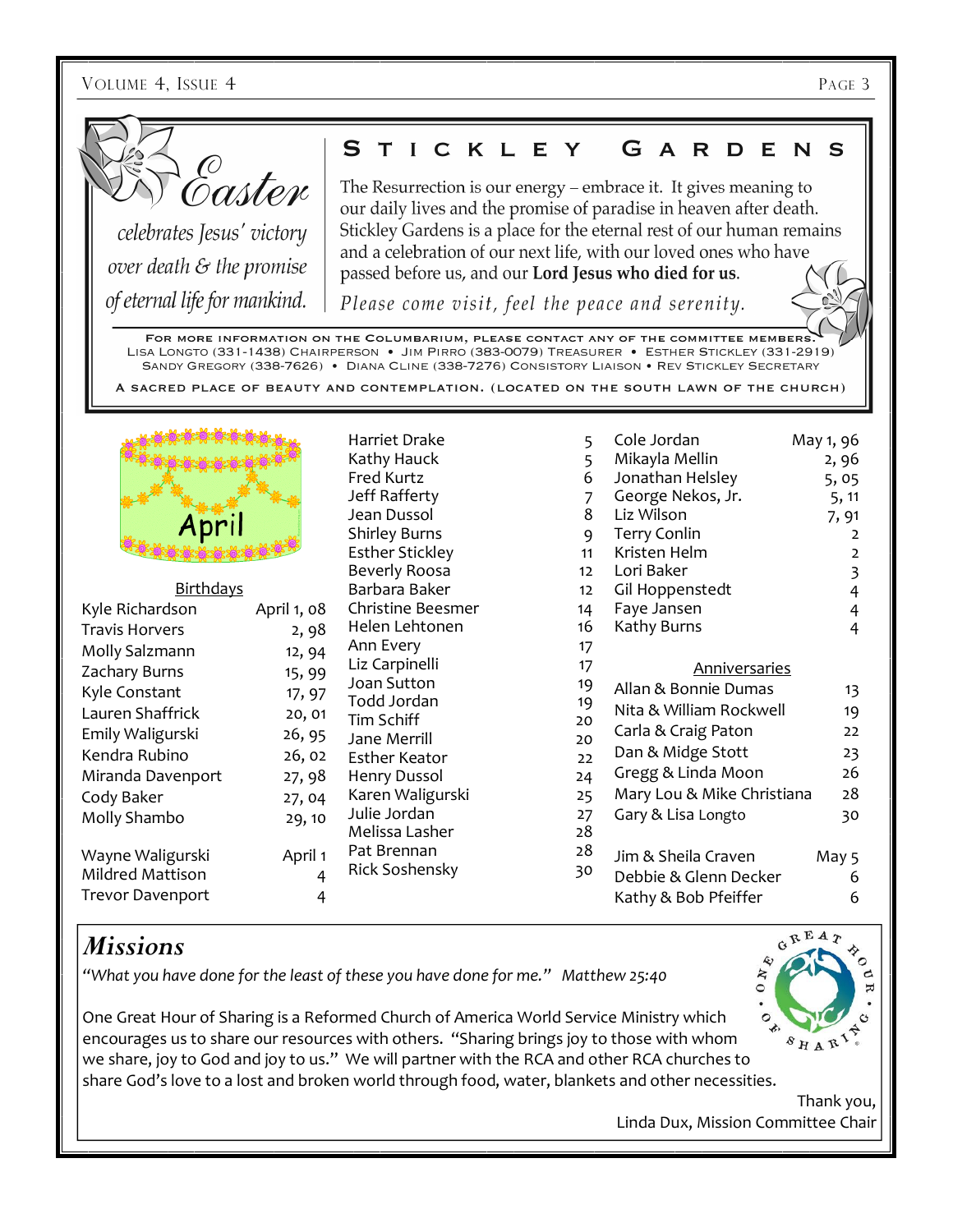#### Ford Family News

Peter and Patty Ford have spent over twenty adventurous years as Reformed Church missionaries in Africa and their two sons have lived their young lives there with only occasional brief visits back here.

Peter visited our church a few years ago when we were supporting his service there and he still keep us up to date. (When he was teaching in Muscat, Oman, former Hurley member David Kent was a Ford congregation member, and Mary and I met Patty there when we visited.) The Fords are now in Kenya and have impressive accomplishments in their field.

In Kenya, David, their son, hoped to begin linguistic work in the Sudan translating the Bible into Arabic - he speaks it like a native - but

his visa never came through. Then he flew to Addis Ababa, Ethiopia, where he began a new career as Linguistics Specialist; i.e., he's helping analyze some of the country's 80 languages, many unwritten, in preparation for Bible translation. David learned the country's language, Amharic.

Patty "juggles a variety of logistics as she coordinates the Diploma in Theology program which is offered at a dozen Bible schools through the East Africa region," he writes.

Peter continues at St. Paul's University in Limura, Kenya, to teach Qur'anic Arabic and other courses in Islam and Christian-Muslim relations. St. Paul's is a large Christian University. He also heads of a committee proposing to expand other specialties within a Religious Studies department. He presented a

paper at the first Qur'an Symposium at Nairobi University, one of only three Christians in the field of 22 speakers.

Andrew is finishing high school, a Christian school serving missionaries and others from 40 countries and he's been accepted to attend Regent University in Virginia Beach to major in animation. (He was awarded a Distinct Achievement in Art in school). It will be a big change for him - college life and American culture - since he has lived his whole life in Africa.

It's amazing to me that missionary families like the Fords will give up so much to help others in strange and often dangerous - lands and to strengthen mutual peaceful relations. They are heroes, too.

Don Kent

#### April 21, 2012, Saturday, 9:00am - 1:00

(the more people helping the earlier we finish)

A job for everyone: painting, window washing, lawn clean-up (bring your own rake), and other assorted tasks . We'll start with coffee & donuts and assignments in Schadewald Hall.

See Jim Pirro to volunteer - walk-in help is welcome, too!

*(Continued from page 2)* 

spoken about but our Lord is not seen. As an intellectual agnostic friend noted recently about the second evangelist: "It ain't 'Disneyfied' like the other three." And perhaps, too, there is a certain psychological realism here which escapes his fellow Evangelists. When confronted with the empty tomb, and the announcement of Jesus' resurrection, the three women experience dread rather than joy. Wouldn't we, too, in their shoes? I believe our initial response would be similar. We profess belief in the resurrection, but if a bodily Jesus were to show up on our front door, we might run out the back! Without the

visuals we are left with the words and the man in white by the empty tomb. We are not called to gaze at the risen Christ in all of his glory as the other Gospel writers portray, but to heed Christ's messengers, to overcome our fears, and then to follow the faint stirrings of our hearts to Galilee, or Hurley, or Saugerties, or wherever Christ's call leads. I pray that Easter may cause you to celebrate the messenger's subtle word to leave whatever metaphorical cemeteries we inhabit and to rise above our fear in order to seek our Lord where resurrection, joy, and abundant living lure us toward our mutual future.

In Christ's service,

Doc Bob

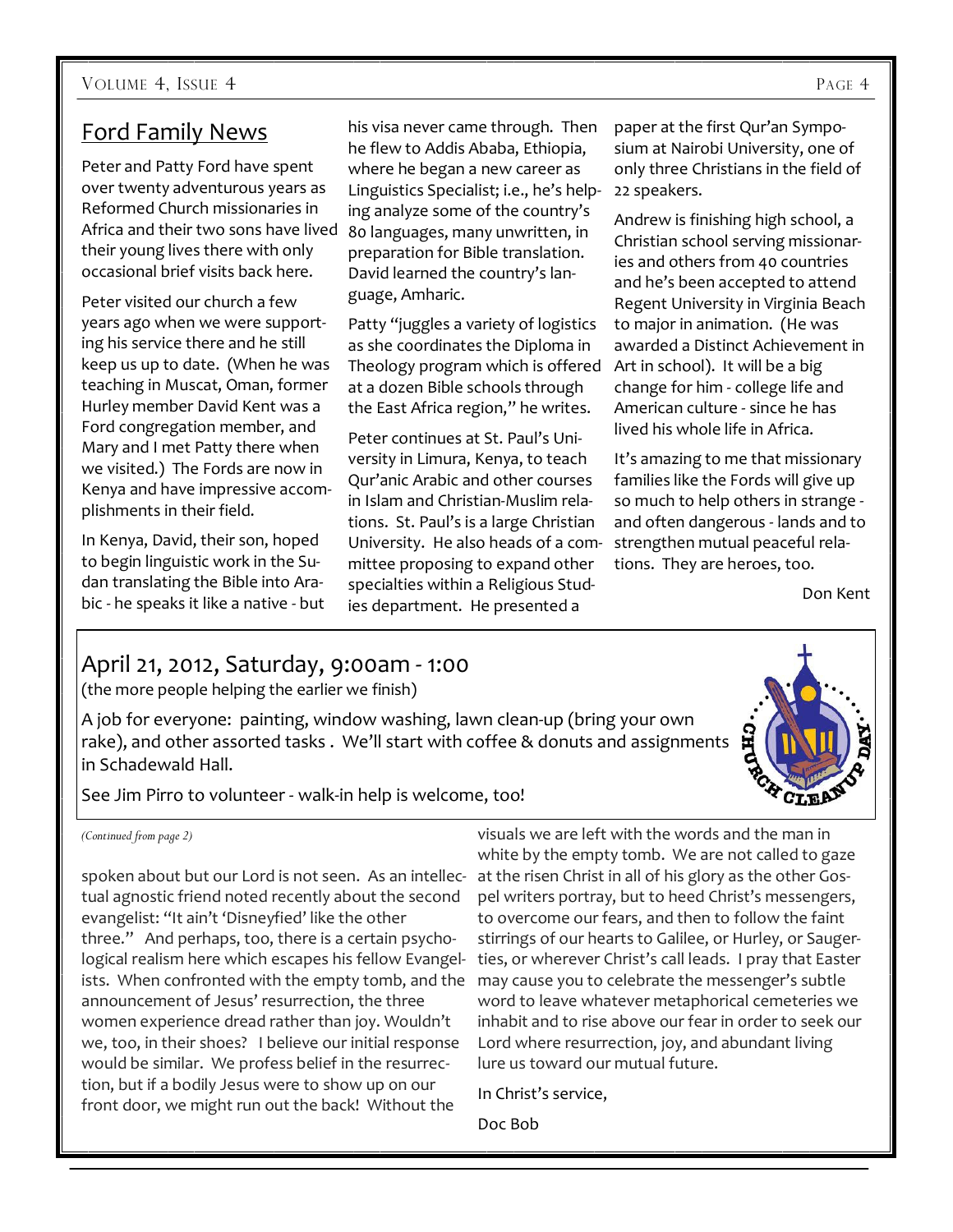### *Women's Guild*

On April 15 we will be holding our annual Ladies Hat Sunday. What is Ladies Hat Day you might be asking? The ladies of the church wear a hat to church. It might be a hat that was worn for a special occasion many years ago or a sun hat that you love wearing during the summer or maybe a hat that you love to wear while gardening. No matter what it looks like don't forget to wear it on April 15.

We are in need of jewelry—to be more specific, any jewelry that you have around your home that you haven't worn in months/years or don't really like. Please give these items to Shirley Ruth as we sell jewelry several times a year and our supplies are running low. Thank you for your help.

At our last meeting I told the Guild that I would be stepping down as the President. I have been honored to service as President of the Guild for the past 8 years. I thank everyone for all of their help and support they have given me over the years. Without your help and support I wouldn't have been able

to do what we all did for the Guild. I will remember this time of service with pride and smiles. Thank you!!!

We welcome and invite all women of the church to be apart of the Women's Guild. You don't have to be a member of the church to be a part of the Women's Guild. We meet right after church in the Dutch Room. So, come & see what we are all about.

Sandy Emrich-President

4/15 Ladies Hat Sunday & Meeting

5/20 Pot Luck Luncheon



### **Youth Group**

Thank you for your support for our annual  $Brooks$  BBQ. This is a fund raiser to assist us in our upcoming retreat to Camp Warwick in April. With your help we SOId 660 dinners and were able to profit approximately \$2,700.

Thank you for your donations for our annual Penny Social. We had a great time. Thank you to Diana Cline & Shannon Butler for their help in making this a huge success.

So, what will you be doing on Easter Sunday? Come to the annual Easter Dawn service and Easter Breakfast. The Youth Group will be leading the Easter Dawn service and then serving at the breakfast. Hope to see you there!!

Our April food pantry collection is Mac & Cheese. Please drop off your donations and we will get them to Queens Galley for you.

Any child who is in the  $5^{th}$  & above is welcome to join the Youth Group anytime. Please come & check us out.

Upcoming Activities

| 6/2/12 | 4/7/12 Easter Dawn setup & prep<br>4/8/12 Easter Dawn service & brea<br>fast4/20-22/12 Retreat to Camp Warwick<br>Easter Dawn service & break-<br>Car Wash at Stage One Auto to |
|--------|---------------------------------------------------------------------------------------------------------------------------------------------------------------------------------|
|        | benefit the SPCA                                                                                                                                                                |

Sandy & Katie Emrich & Lisa Longto YG Co-Leaders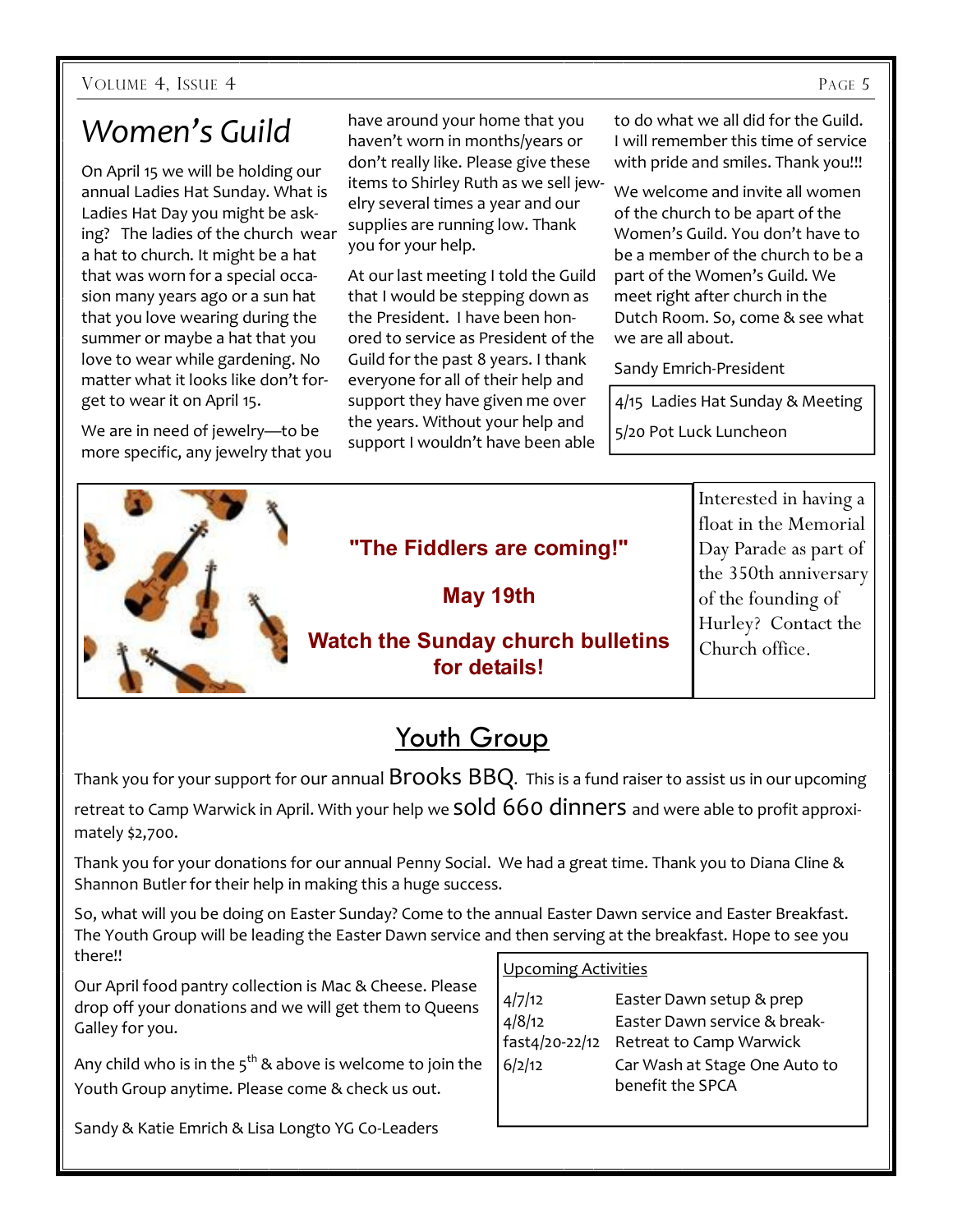## **SCIENCE for MINISTRY**

During another beautiful week of weather, this time in March, Dr. Gram and I attended another session at the Science for Ministry Institute at Princeton Theological Seminary and had a great week on the Princeton campus. As mentioned in my December Spire article, the purpose of the versary, Barb and I took a tour of Science for Ministry program is to "support effective science education programs and resources for people active in ministry" and "seeks to promote an informed and productive dialogue around issues of theology and science within churches and other Christian teacher. We spent the first afterministry contexts."

The class included many of those who had attended previous classes in the program, as well some new participants, including a father and son from Texas, who were both doctors, and a Ph.D. student working on cancer genetics, who hopes to next pursue a Master of Divinity degree. The first course was "**The Challenge of Hu**man Evolution," and was "devoted nally, we talked about the human to the specific theological challenges posed by the idea of humans evolving from and in continuity with all other living species." This course was of great interest to the point of view of scientific dis-

me as an old biology major who has long been interested in the theory of evolution and the way explains many things that are observed in the natural world (Evolution and Charles Darwin were such a big part of my education that for our  $25<sup>th</sup>$  wedding annithe Galapagos Islands. Ask her about the blue-footed boobies and "Lonesome George," the last surviving member of his tortoise species). Our instructor for the week, Dr. J. Wentzel van Huyssteen, was very interesting and an excellent noon learning about Charles Darwin and the theory of evolution. The next morning was spent covering paleoanthropology and the evolution of humans. The highlight tions about how things in the natuof the day was a series of photographs of cave paintings made almost 30,000 years ago and what they may have meant, as they were arts and sciences are branches of often mysterious, and may have suggested some sort of ritual by these early human ancestors. Figenome, and how there is less than standing of these topics, as Dr. 1% difference between human DNA and chimpanzee DNA. All of these topics were discussed from both

covery and religion, such as how these discoveries influenced views on religion, as well as how religion may have evolved, and is evolution the way God creates the world.

The second course was "**The Evolution of Human Morality**," and this course was "devoted to the specific topic of human morality, as understood by the evolutionary sciences." For example, while apes may not be moral creatures, they can display a sense of reciprocity and fairness that may be building blocks of morality, but humans have developed a consciousness that allows moral discernment. Personally, I believe science can help answer many of the "How," Where, and "When" quesral world may work, but religion helps answer the "Why" questions. Albert Einstein said, "All religions, the same tree," and a course such as this, while difficult, helps explore these connections. I certainly look forward to a better under-Gram incorporates them into his sermons.

Jim Mayfield

#### The BIG BREAKFAST is back by popular de-

mand. Save the date of May 12, 8:00 - 11:00am for a serve yourself buffet of scrambled eggs, pancakes, bacon, juice, coffee and tea and of course our famous HRC omelets !

### Coffee Hour Volunteers - Sign up

in Schadewald Hall to provide refreshments after Sunday Worship Service. See Terry Gaffken for more information.